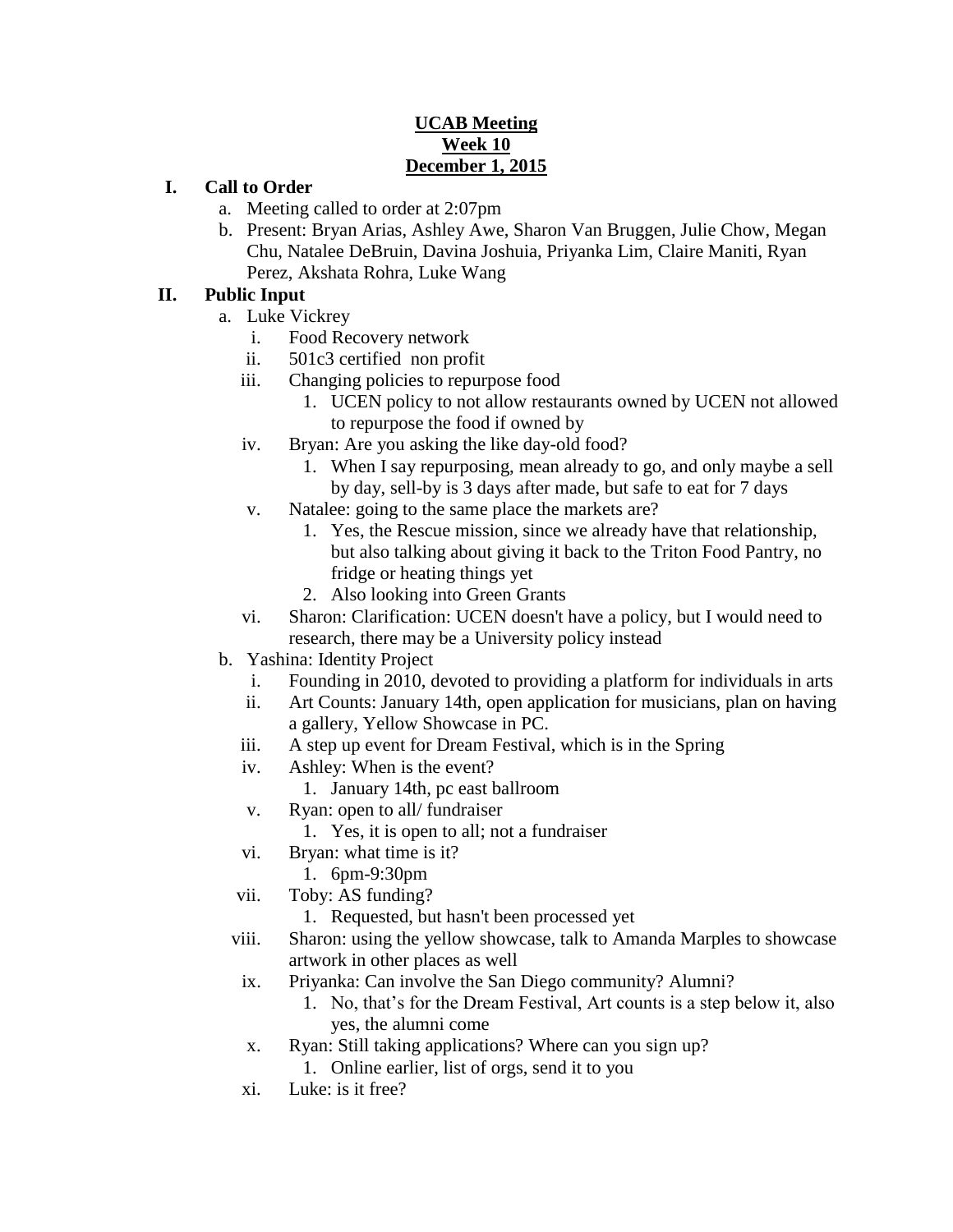1. Yes

# **III. Approval of Minutes**

- a. Ashley: move to approve with amendments
	- b. Second: Julie

# **IV. Chairs report**

- a. I hope everyone had a safe and happy Thanksgiving break
- b. Hadn't heard back about a new time for the MSA agreement
	- i. Ryan: allowed to attend those meetings?
		- 1. Claire: no, reps from each of the co-ops, and UCAB, will be contentious as well

# **V. Vice Chair's Report**

a. Space allocations will be happening soon, beginning in Winter Quarter

# **VI. Directors Report**

a. Not much new to report, matter of getting the projects I mentioned last meeting started

# **VII. New Business**

- a. Identity Project: Art counts
	- i. Educational? No
	- ii. More than 3 hours during operating hours? No
	- iii. During PC off hours? Yes
	- iv. Original Student Center? No
	- v. Active alumni participation? Yes
	- vi. Fosters community w San Diego? maybe (no)
		- 1. Yes: 4
		- 2. No: 6
		- 3. Abstain: 1
	- vii. Free for all UCSD undergraduate students? yes
	- viii. Fundraiser? No
	- ix. Ryan: move to approve \$350
		- 0. Toby: Second

## **VIII. Old Business**

- a. Shogun
	- i. Sharon: contract negotiation, UCAB renewed them for 3 years last year, asked for an adjustment
	- ii. Megan: So from what I understand, Shogun wants to sublease instead of a General Manager, so we have to take on the risk that they do not want to have
	- iii. Ashley: move into closed session at 2:31PM 1. Second: Toby
	- iv. Enter into closed session at 2:31PM
	- v. Ryan: move out of closed session at 2:50pm
		- 1. Ashley: second
	- vi. Motion to not extend the lease: Bryan
		- 1. Second: Ryan
	- vii. Objection: Ashley
		- 1. Don't see Dooms Day playing out, be sympathetic